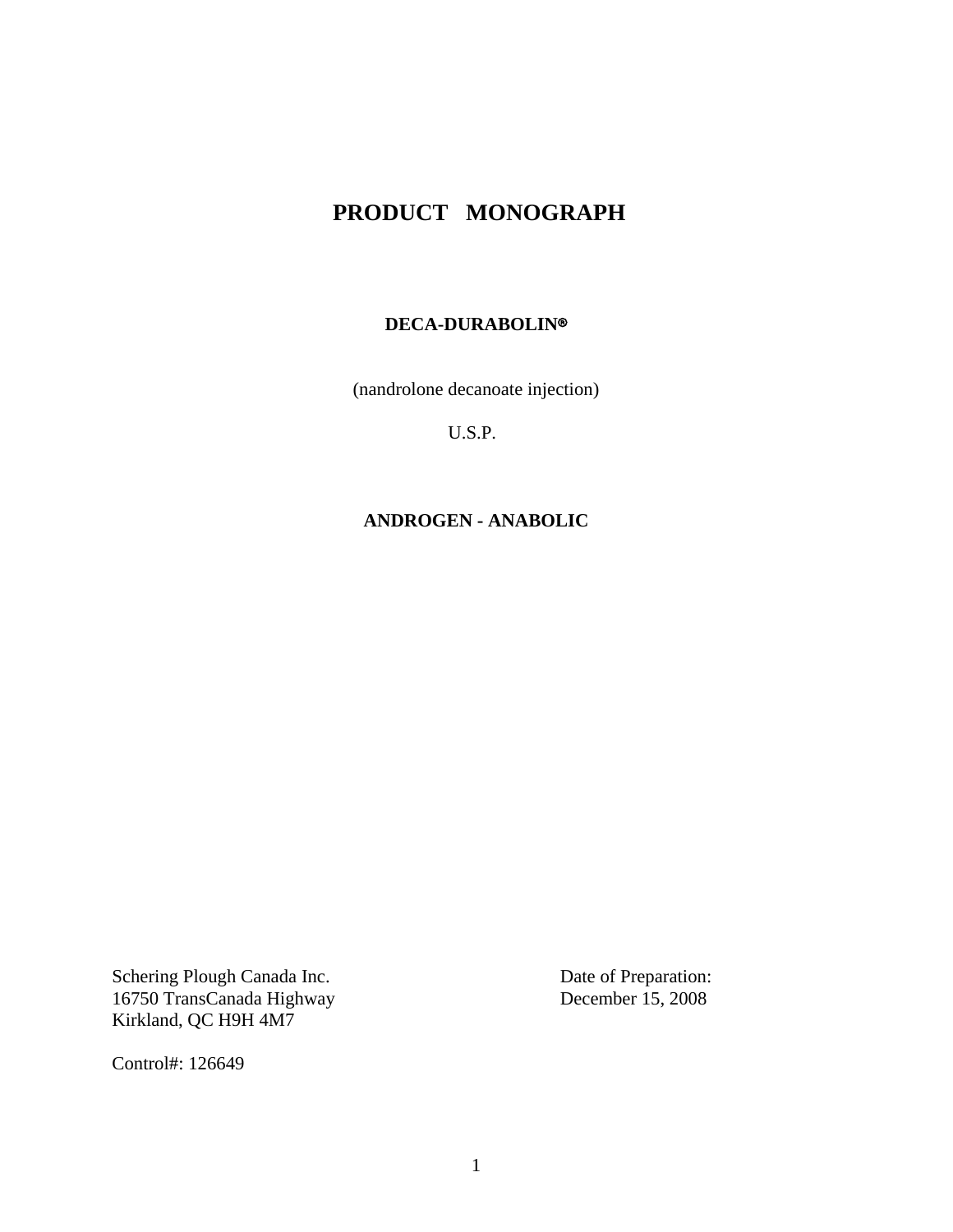## PRODUCT MONOGRAPH

#### DECA-DURABOLIN<sup>®</sup>

 (nandrolone decanoate injection) U.S.P.

Androgen-Anabolic

### **ACTIONS AND CLINICAL PHARMACOLOGY**

Anabolic steroids are synthetic derivatives of testosterone.

 $DECA-DURABOLIN<sup>®</sup>$  (nandrolone decanoate injection) is primarily used for its protein anabolic effect and its catabolic inhibiting effect on tissue. Nitrogen balance is improved with anabolic agents but only when there is sufficient intake of calories and protein. Whether this positive nitrogen balance is of primary benefit in the utilization of protein-building dietary substances has not been established.

Increases in hemoglobin levels have occurred in some cases of aplastic anemia receiving anabolic steroids.

Certain clinical effects and adverse reactions demonstrate the androgenic properties of this class of drugs. Complete dissociation of anabolic and androgenic effects has not been achieved. The actions of anabolic steroids are therefore similar to those of male sex hormones with the possibility of causing serious disturbances of growth and sexual development if given to young children. They suppress the gonadotropic functions of the pituitary and may exert a direct effect upon the testes. Human growth hormone is preferred treatment of pituitary dwarfism.

If human growth hormone is not available, anabolic agents may be used to treat this condition.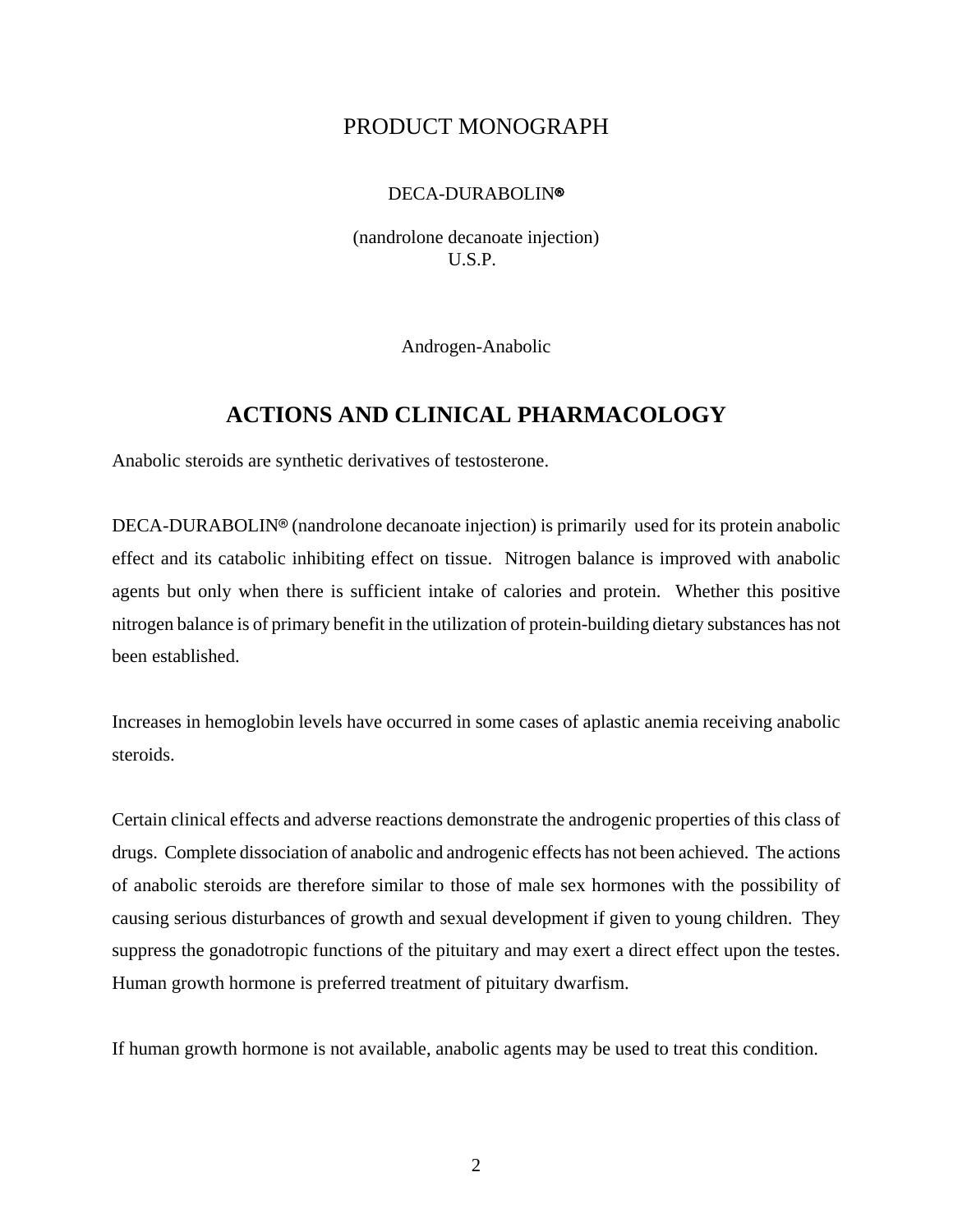#### **Pharmacokinetics**

DECA-DURABOLIN<sup>®</sup> (nandrolone decanoate injection) is slowly released from the injection site into the blood with a half-life of 6 days. In the blood, the ester is rapidly hydrolysed to nandrolone with a half-life of one hour or less. The half-life for the combined process nandrolone decanoate and of the distribution and elimination of nandrolone is 4.3 hours. Nandrolone is metabolised by the liver. 19-Norandrosterone, 19-noretiocholanolone and 19-norepiandrosterone have been identified as metabolites in the urine. It is not known whether these metabolites display a pharmacological action.

### **INDICATIONS**

As adjunctive therapy in senile and postmenopausal osteoporosis. Anabolic steroids are without value as primary therapy but may be of value in adjunctive therapy. Equal or greater consideration should be given to diet, calcium balance, physiotherapy and good general health-promoting measures. In pituitary dwarfism anabolic agents may be used with care until growth hormone is more available.

The product is also useful in the treatment of those conditions in which a potent tissue-building or protein-sparing action is desired. Its principal uses are to induce weight gain and well-being by virtue its anabolic action. Such therapy is most effective when combined with a good dietary regimen. Anabolic effects have been demonstrated in chronic disease and convalescence, debility states, inoperable mammary carcinoma, corticoid-induced catabolic states, myopathies, decubitus ulcers, burns and as adjuvant therapy of certain types of anemia (aplastic, sickle cell). It should be used only after diagnosis is established.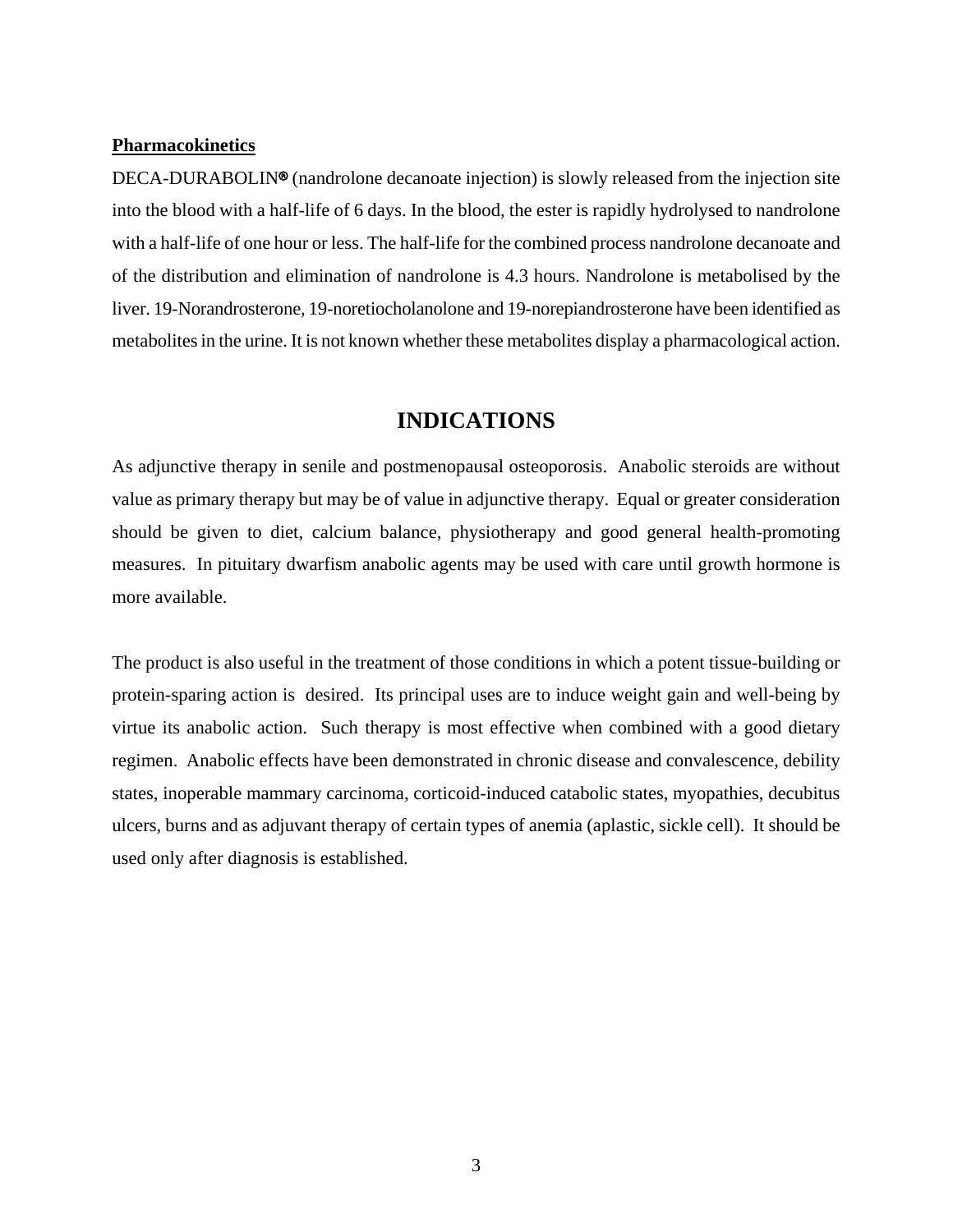# **CONTRAINDICATIONS**

- 1. Male patients with carcinoma of the prostate or breast.
- 2. Pregnancy, because of masculinization of the fetus.
- 3. Nephrosis or the nephrotic phase of nephritis.
- 4. Cardio-renal failure.
- 5. Liver disease with impaired bilirubin excretion.

### **WARNINGS**

Caution is required in administering these agents to patients with cardiac, renal or hepatic disease.

Anabolic steroids do not enhance athletic ability.

### **PRECAUTIONS**

- 1. If amenorrhea or menstrual irregularities develop the drug should be discontinued until the etiology is determined.
- 2. Anabolic steroids may increase sensitivity to oral anti-coagulants. Dosage of the anticoagulant may have to be decreased in order to maintain the prothrombin time at the desired therapeutic level.
- 3. Anabolic steroids have shown to alter glucose tolerance tests. Diabetics should be followed carefully and the insulin or oral hypoglycemic dosage adjusted accordingly.
- 4. Anabolic steroids should be used with caution in patients with benign prostatic hypertrophy.
- 5. Serum cholesterol may increase or decrease during therapy. Therefore, caution is required in administering these agents to patients with a history of myocardial infarction or coronary artery disease. Serial determinations of serum cholesterol should be made and therapy adjusted accordingly.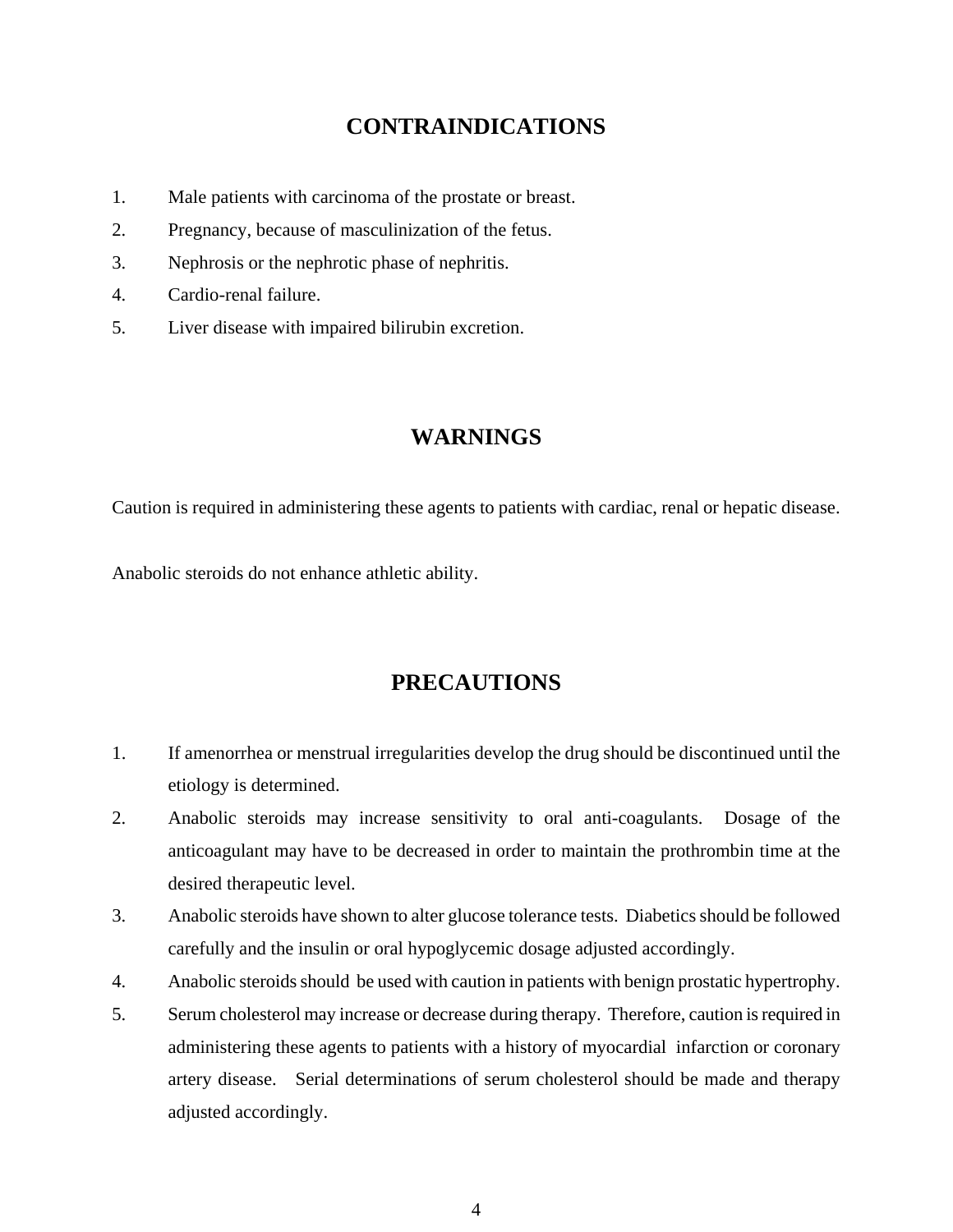6. Hypercalcemia may develop both spontaneously and as a result of hormonal therapy in women with disseminated breast carcinoma. If it develops while on this agent, the drug should be stopped.

Signs of masculinization which have been produced by testosterone therapy in women have ranged from mild acne, hoarsening of the voice and an increase in or darkening of the hair of the face. Women and children under seven years of age are more sensitive to androgen therapy. DECA-DURABOLIN<sup>®</sup> (nandrolone decanoate injection), which is far less androgenic than testosterone, has not produced these signs when given in the recommended doses, save for a few of the milder of these effects which disappeared when treatment was discontinued. As is common with other steroids of this class, it may be possible with large doses or intensive treatment during the first half of the menstrual cycle to inhibit menses; however, with recommended doses, menses are not apt to be disturbed. If signs of masculinization develop, discontinuation of the treatment should be considered, preferably in consultation with the patient.

Pregnancy: DECA-DURABOLIN<sup>®</sup> should not be used in pregnant women.

Lactation: There are insufficient data on the use of DECA-DURABOLIN<sup>®</sup> during breast-feeding to assess potential harm to the infant or possible influence on milk production.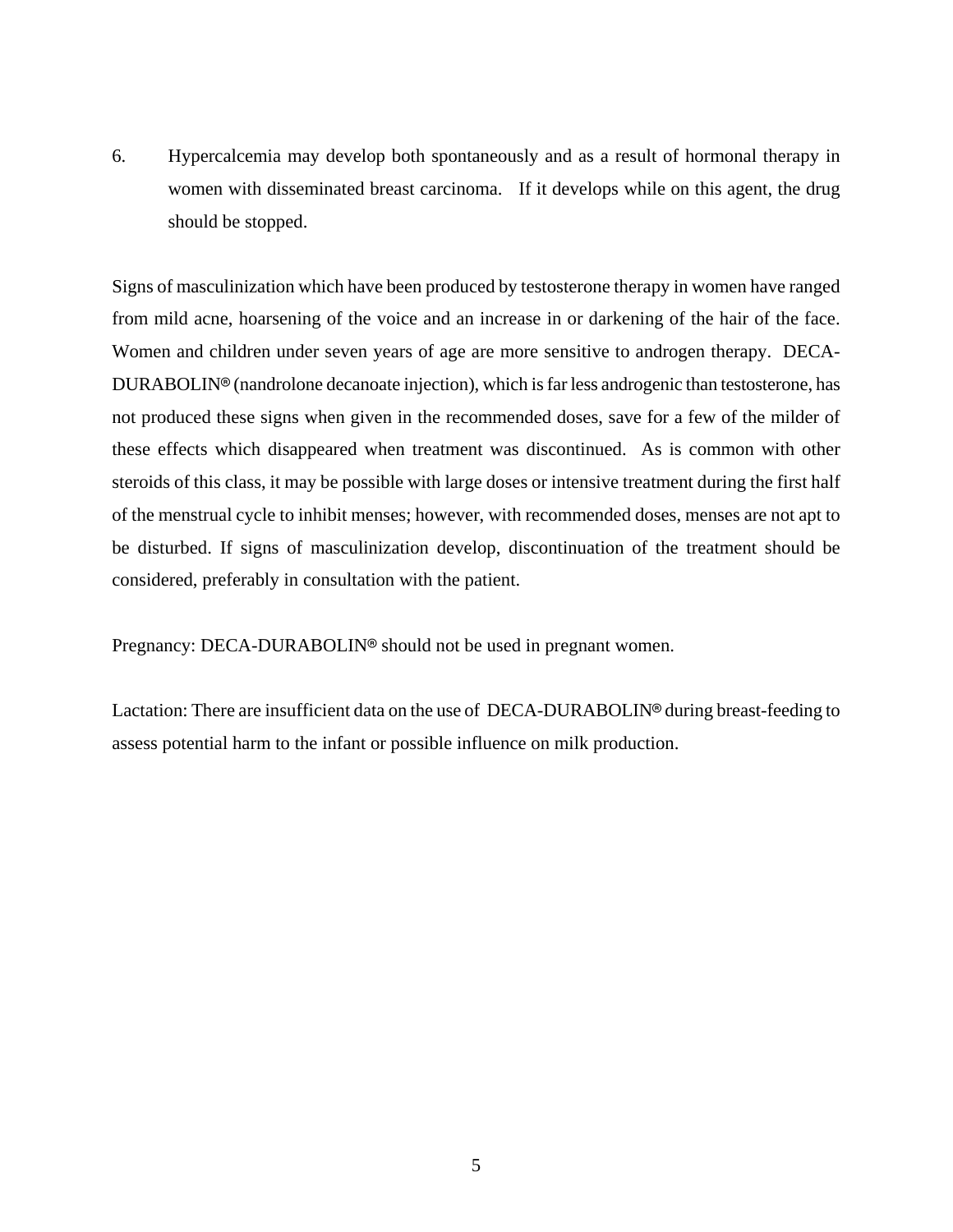# **ADVERSE REACTIONS**

#### 1. In Males

- a. Prepubertal
	- 1) Phallic enlargement
	- 2) Increased frequency of erections
- b. Post-pubertal
	- 1) Inhibition of testicular function, testicular atrophy and oligospermia
	- 2) Impotence, chronic priapism, gynecomastia
	- 3) Epididymitis and bladder irritability

#### 2. In Females

- a. Hirsutism, male pattern baldness, deepening of the voice, increase of pubic hair and clitoral enlargement. These changes are usually irreversible even after prompt discontinuance of therapy and are not prevented by concomitant use of estrogens.
- b. Menstrual irregularities
- 3. In Both Sexes
	- a. Nausea
	- b. Increased or decreased libido
	- c. Acne (especially in females and Prepubertal males)
	- d. Habituation
	- e. Excitation and sleeplessness
	- f. Chills
	- g. Bleeding in patients on concomitant anticoagulant therapy
	- h. Premature closure of epiphyses in children
	- i. Fluid retention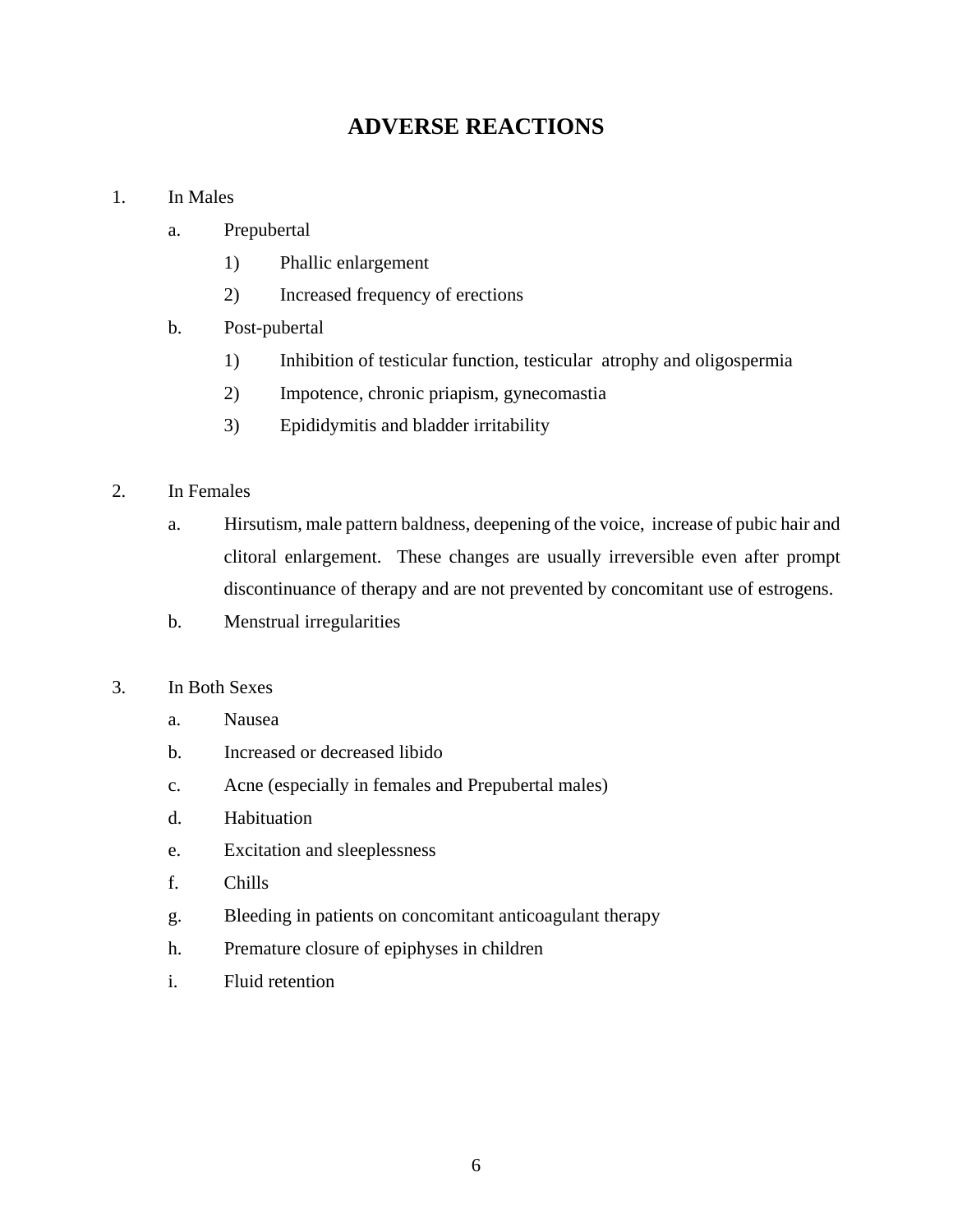- 4. Intramuscular preparations have been associated with:
	- a. Urticaria at the site of injection
	- b. Post-injection induration
	- c. Furunculosis
- 5. Alterations in these clinical laboratory tests:
	- a The metyrapone test
	- b. The FBS and glucose tolerance test
	- c. The thyroid function tests: a decrease in the PBI, in thyroxine-binding capacity and radioactive iodine uptake and an increase in  $T_3$  uptake by the rbc's or resin may occur. Free thyroxine is normal. Altered tests usually persist for 2-3 weeks after stopping anabolic therapy.
	- d. The electrolytes: retention of sodium, chlorides, water, potassium, phosphates and calcium.
	- e. Liver function tests:
		- 1) Increased or decreased serum cholesterol
	- f. Increase in clotting factors II, V, VII, and X
	- g. Miscellaneous Laboratory Tests:
		- 1) Decreased creatine and creatinine excretion lasting up to two weeks after discontinuing therapy.
		- 2) Increased 17-ketosteroid excretion.

## **SYMPTOMS AND TREATMENT OF OVERDOSAGE**

To date, no cases of overdosage (acute) with DECA-DURABOLIN<sup>®</sup> (nandrolone decanoate injection) have been reported. Very large single doses do not give rise to serious side effects. The parenteral form of administration practically precludes the possibility of overdosage.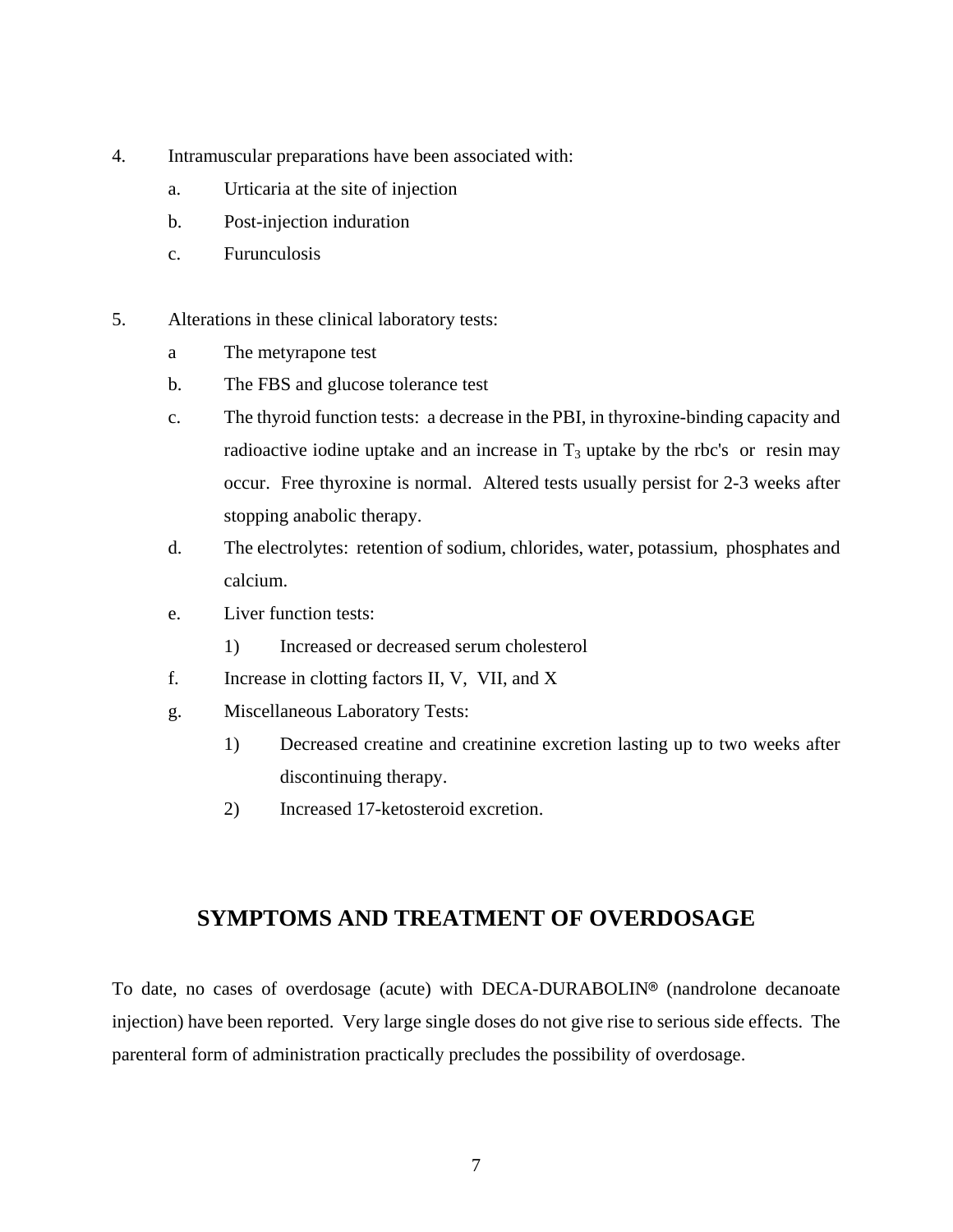# **DOSAGE AND ADMINISTRATION**

DECA-DURABOLIN<sup>®</sup> (nandrolone decanoate injection) is intended for intramuscular injection. For general anabolic effects in adults, the average dosage recommended is 50 to 100 mg every 3 to 4 weeks. For children from two to thirteen years of age, the average dose is 25 to 50 mg every 3 to 4 weeks. Since signs of anabolic properties (especially weight gain) are believed best brought out by periodic treatment, it is recommended that DECA-DURABOLIN<sup>®</sup> be given for continuous periods of up to 12 weeks. If at the end of a four week rest period the indications for it continue, this treatment may then be resumed.

# **PHARMACEUTICAL INFORMATION**

#### **Drug Substance:**

| <b>Common Name:</b>    | nandrolone decanoate                     |
|------------------------|------------------------------------------|
| <b>Chemical Name:</b>  | 17 Beta-Hydroxyestr-4-en-3-one Decanoate |
| Molecular Formula:     | $C_{28}H_{44}O_3$                        |
| <b>Molecular Mass:</b> | 428.63                                   |
| <b>Physical Form:</b>  | white to yellow crystals                 |
| <b>Melting Point:</b>  | $32-35$ °C                               |
| Structural Formula:    |                                          |

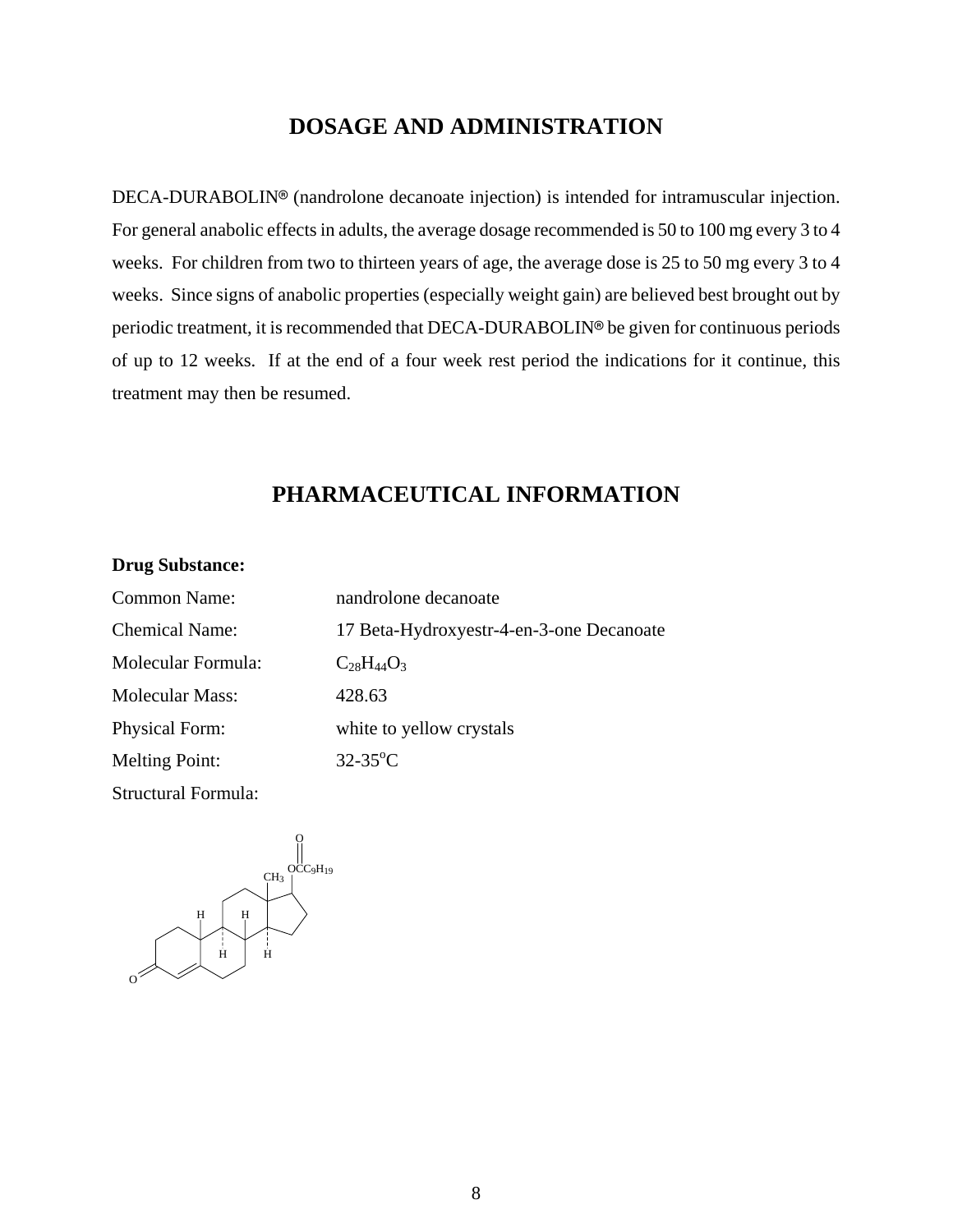#### **Composition:**

Each mL contains : nandrolone decanoate USP 100 mg. Nonmedicinal ingredients: benzyl alcohol and sesame oil.

#### **Stability and Storage Recommendations:**

Store at  $15^{\circ}$ C - 30<sup>°</sup>C.

#### **Route of Administration:**

DECA-DURABOLIN<sup>®</sup> (nandrolone decanoate injection) is intended for intramuscular injection.

## **AVAILABILITY OF DOSAGE FORMS**

DECA-DURABOLIN<sup>®</sup> (nandrolone decanoate injection) (in sterile sesame oil solution for intramuscular injection) is available in a potency of 100 mg/ml with 10% benzyl alcohol (preservative): 2 ml multiple dose vial (100mg/ml)

## **PHARMACOLOGY**

The action of nandrolone decanoate is primarily protein anabolic. This could be demonstrated in pharmacological trials. As measured by the weight increase of the musculus levator ani of castrated young male rats, this substance had a marked, long-lasting protein anabolic or rather myotrophic effect, whilst the androgenic activity, as measured by the weight increase of the seminal vesicles, was very slight. Also only weak anti-oestrogenic and gonad-inhibiting activities could be demonstrated.

Experiments carried out on rats revealed that the long-acting effect of nandrolone esters, in this case nandrolone decanoate, is due to the length of the fatty acid molecule -- the decanoate molecule - causing slow absorption of the ester from an intramuscular depot.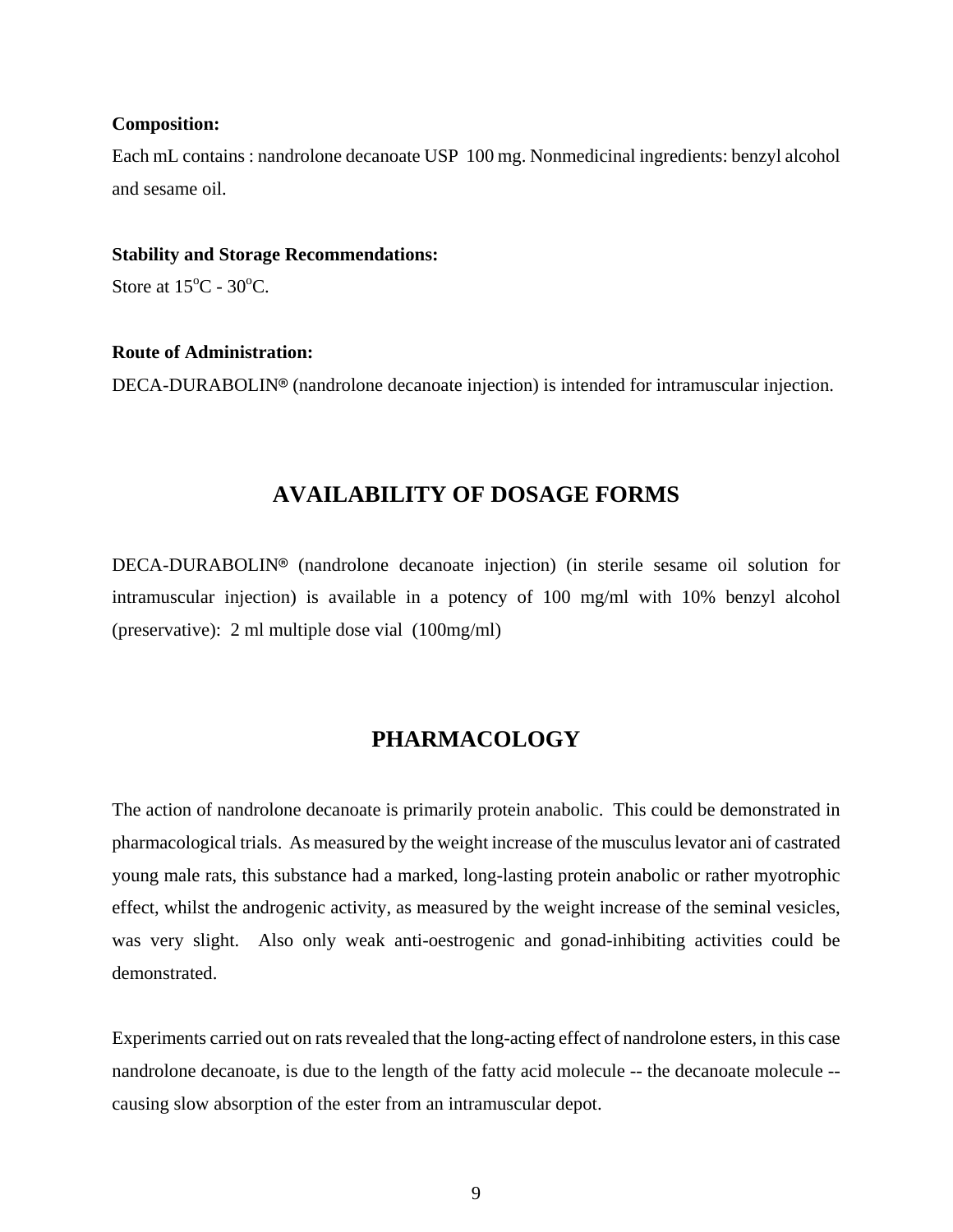Following release from the depot, the nandrolone esters are rapidly hydrolized in the blood and the resulting nandrolone was found to be the ultimate active compound affecting the levator ani-muscle and seminal vesicles. The rate and concentration at which nandrolone reaches these receptors is fully determined by the rate of absorption of the ester.

In humans, the protein anabolic action was clear from the extensive and strictly controlled nitrogen balance tests in which the quantity of retained nitrogen can be considered as a parameter of protein anabolic activity. It appeared that  $DECA-DURABOLIN<sup>®</sup>$  (nandrolone decanoate injection) administered at clinical dose levels, has a powerful nitrogen retaining or protein-sparing effect of at least three weeks duration. This effects was especially clear in patients who had a negative nitrogen balance resulting from treatment with protein-catabolism-promoting corticosteroids (anti-catabolic action).

### TOXICOLOGY

Toxicity studies were performed in rats and beagle dogs.

In acute toxicity studies castrated male rats were given a single subcutaneous dose of 8 mg (equivalent to 140 mg/kg body weight) and groups were sacrificed at 2, 4, and 6 weeks. The only changes noted were increases in the size of seminal vesicles and the levator ani muscles which are consistent with androgenic activity. In another experiment groups of male and female rats were given weekly subcutaneous injections of either 1 mg/kg, 5 mg/kg or 25 mg/kg for 16 weeks. There were no abnormal findings on autopsy except for the expected androgenic and gonadal inhibiting effects.

A group of beagle dogs were treated with weekly subcutaneous doses of 25 mg for a period of six months. Biochemical tests remained normal throughout the course of the study. Again there were no abnormal pathological findings except for the expected androgenic and gonadal inhibiting effects.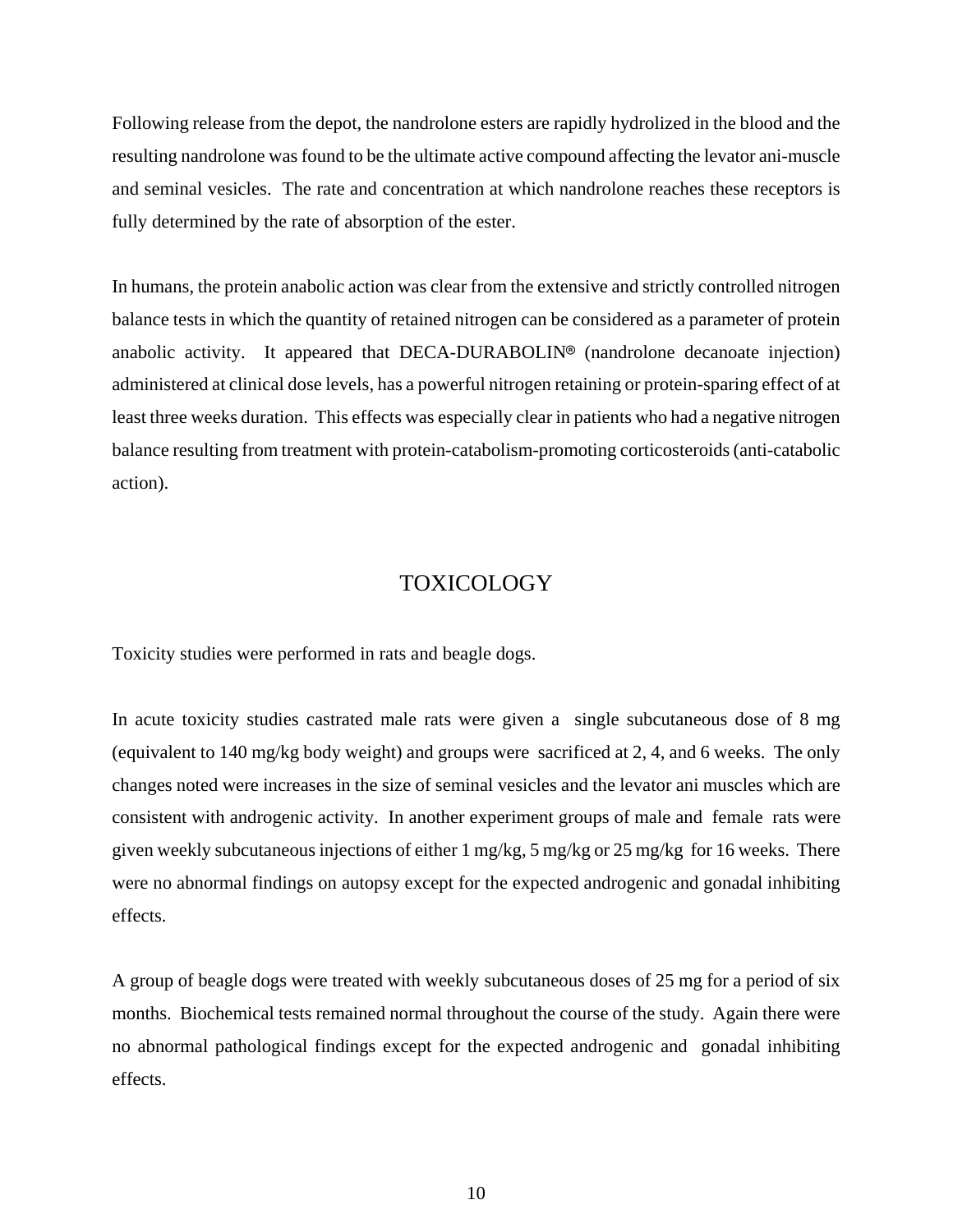## **Selected Bibliography**

- 1. Visser, J. de G.A. Overbeek Pharmacological properties of Nandrolone Decanoate. Acta. Endocr. (Kbh.) 35, 405 (1960).
- 2. Overbeek, G.A., J. de Visser A comparison of the myotrophic and androgenic activities of the phenylpropionates and decanoates of testosterone and nandrolone. Acta Encocr. (Kbh.) 38, 285 (1961).
- 3. Ford, H.T. Abstract from the Report of the Cancer Research Department, The Westminister Hospital. British Empire Cancer Campaign, 39th Annual Report for 1961, Part 2, p. 292. British Empire Cancer Campaign 37th Annual Report Part 2, 269 (1959) 19- Norandrostenolon Decanoate (Durabolin Prologatum).
- 4. Wayjen, R.G.A., van G. Buyze Clinical pharmacological evaluation of certain anabolic steroids. Acta Endocr. (Kbh.) 39, Suppl. 63, 18 (1962).
- 5. Overbeek, G.A., A. Delver, J. de Visser Pharmacological comparisons of anabolic steroids (ethylestrenol, nandrolone esters). Acta Endocr. (Kbh.) 39, Suppl. 63, 7 (1962).
- 6. Wayjen, R.G.A. van Long-term balance studies on certain anabolic agents. This paper was presented at the Symposium on Anabolic Therapy held by the Michigan and Wayne County Academies of General Practice, March 21st, (1962) Detroit, Mich.
- 7. Overbeek, G.A. Pharmacology of anabolic agents Symposium on anabolic therapy March 21st, Detroit, Mich. (1962).
- 8. Gurney, C.W., W. Fried Further studies on the erythropoietic effect of androgens J. Lab. Clin. Med. 65, 775 (1965).
- 9. Van der Vies J. On the mechanism of action of nandrolone phenylpropionate and nandrolone decanoate in rats. Acta. Endocr. 49, 271 (1965).
- 10. Daiber, A., L. Herve, I. Con, A. Donosco Treatment of Aplastic Anemia with Nandrolone Decanoate. Blood, Vol. 36, No. 6, December (1970).
- 11. Besa, E., D. Gorshein, F.H. Gardner Effect of Androgens on Blood Volumes of Normal and Anemic Patients. Clin. Res., XX April (1972) Nat. Meeting Hematology.